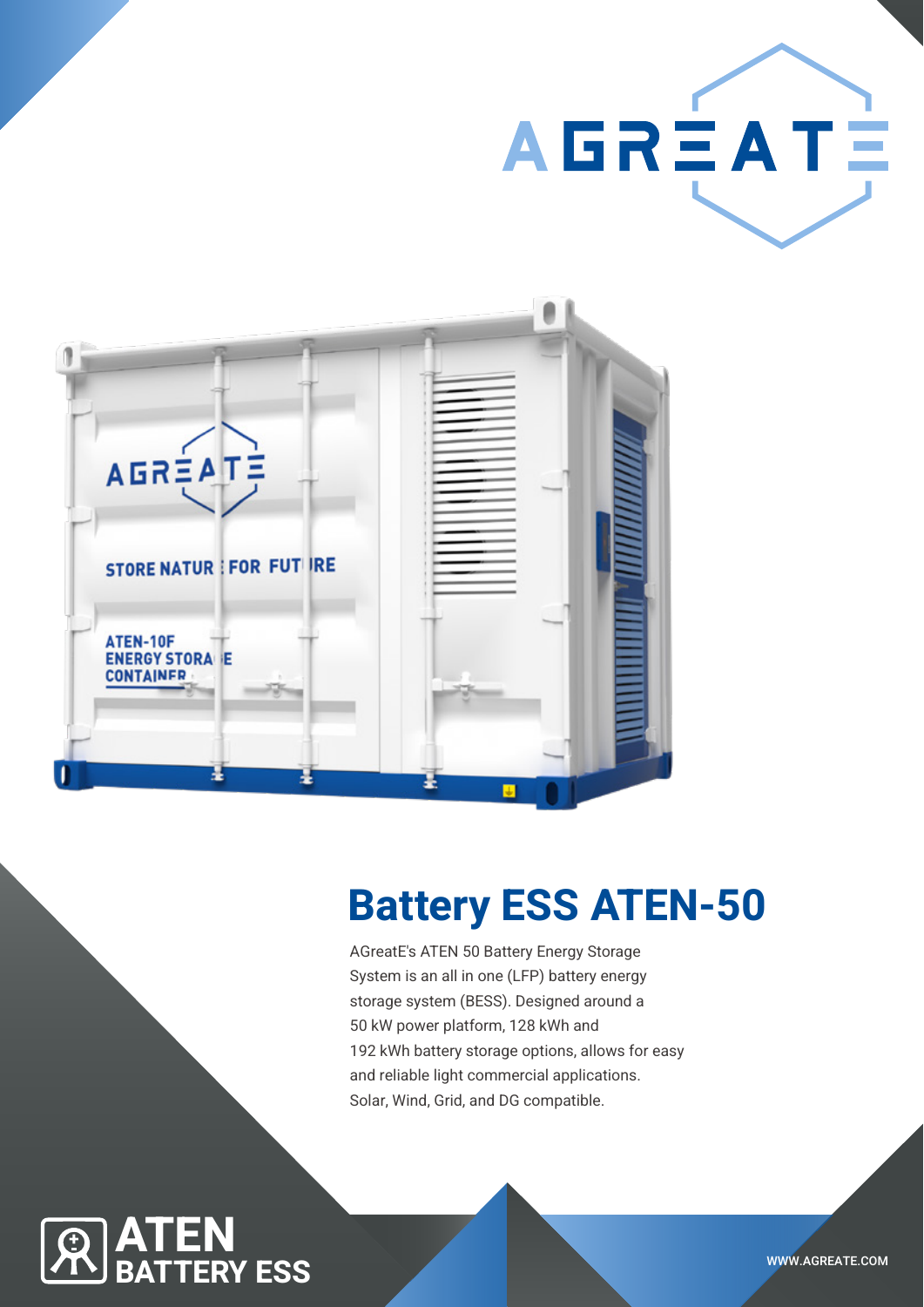## ATEN **ERY FSS**



### Advanced & Guaranteed System

- Strong R&D team supports innovative products and continuous improvement thereafter;
- Self-developed BESS controller and EMS, ensuring best reliability of the system;
- High-standard testing process quaranteeing quality delivery;

### Reliable & Competitive Quality

- UL9540A compliant up to battery string level, 1 out of 7 manufacturers in China;
- Containerized with protection level at IP54 for the whole system and IP65 for the battery compartment;

### Money-saved & Versatile Application

- 6,000 cycles battery cell against market prevailing 3,000 cycles battery cell;
- $\blacksquare$  DC coupling system ensuring. higher DC/AC ratio, higher round trip efficiency;
- Accessible to different sources of powers  $\Box$  PV, ESS, Grid or DG, supports both on-grid and off-grid modes;

#### Smart & Easy Operation

- Fully integrated and plug-and-play microgrid system; 7\*24 cloud-based monitoring and operation
- platform supports the visit of Mysql database and multiple mobile/PC devices.

#### Product features(M50/M100)

- $\blacksquare$ The 50kW/100kW PCS cabinet contains a Hybrid PCS with 250V~520V DC voltage;
- The  $n*138kWh(n=2~6)$  battery string is converted to 400V/480V AC through the 50kW/100kW Hybrid PCS, AC power is transferred to the isolated transformer supporting the load;
- The battery string is charged from corresponding П PV string and DC/DC Module during day time operation;
- $\blacksquare$ When BAT and PV supplies are insufficient, ATS switches the power supply to DG or grid. STS performs on-grid and off-grid seamless switching to ensure continuous power supply of load;
- $\blacksquare$ The EMS control system runs automatically without manual operation.

**AGRÈA**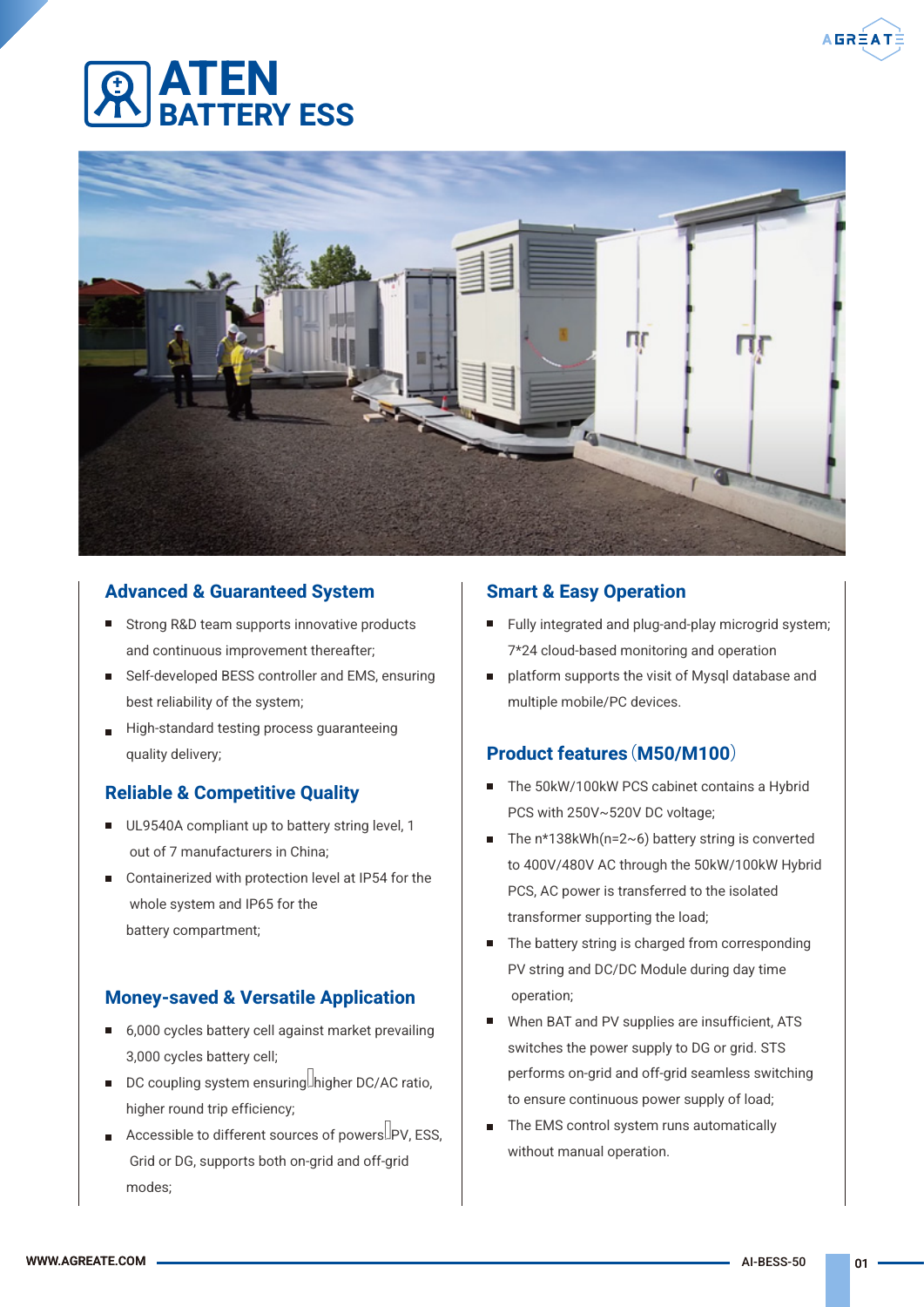

## System Topology**(**PV + 50kW PCS + 128/192kWh BESS**)**



## System Configuration



|                      | <b>S138 Strings</b> | <b>BESS Controller</b>   | <b>Power Conversion System</b> |
|----------------------|---------------------|--------------------------|--------------------------------|
| <b>Product Model</b> | S138-P9             | <b>BESS Controller 4</b> | PWG2-50K-NA                    |
| M50-128              |                     |                          |                                |
| M50-192              |                     |                          |                                |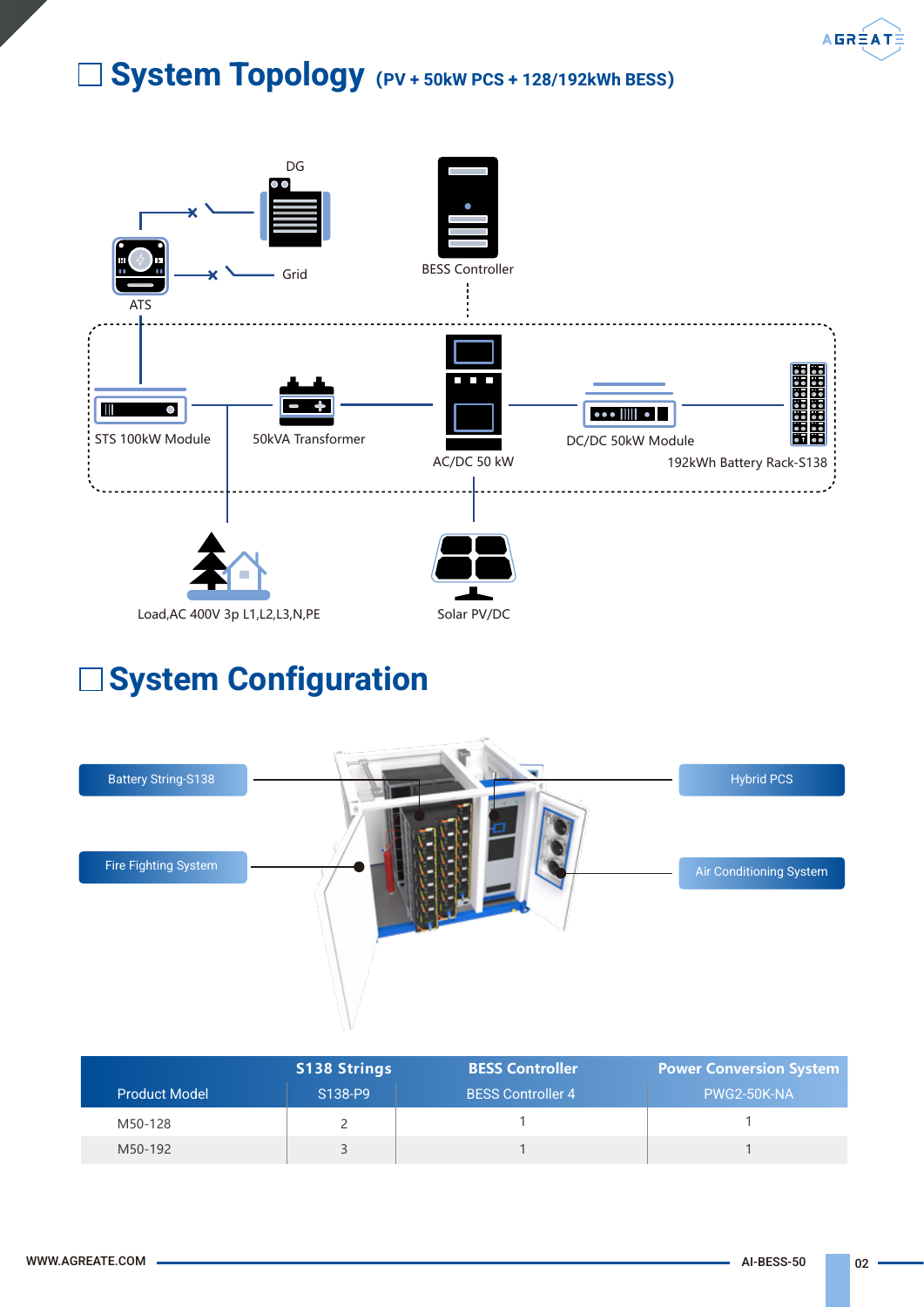

## Key Components



#### Battery Rack-I

- 1C Charge/Discharge;
- **Power supply can be single battery string** or parallel battery strings;
- Easy configuration and maintainence

| <b>Item</b>                                      | Data                                  |
|--------------------------------------------------|---------------------------------------|
| <b>Battery module</b>                            | S138-7P9                              |
| Pack qty                                         | $\overline{7}$                        |
| Nominal capacity                                 | 64kWh                                 |
| Discharge cutoff-Rated-<br>Charge cutoff voltage | 314V~358V~398V                        |
| Pack                                             | 3.2V/90Ah@2P16S                       |
| String measuring voltage range                   | 100~1,000V                            |
| String voltage detection accuracy                | ±0.5%                                 |
| String voltage sampling period                   | <b>100ms</b>                          |
| String measuring current range                   | ±300A                                 |
| String current detection accuracy                | 1%                                    |
| SOC calculation accuracy                         | $\leq$ 7%                             |
| Input insulation resistance                      | $\geq$ 10MΩ, 1,000V DC                |
| Communication                                    | ModubusTCP, CAN, ModubusRTU           |
| System cycle life                                | ≥5,000 cycles@1C, 25 C                |
| Dimension (W*D*H)                                | 400*750*2,050mm                       |
| Weight                                           | 690kg                                 |
| Certifications                                   | UL1973, UL9540A, IEC62619, CE, UN38.3 |



#### BESS Controller

- Data acquisition;
- $\blacksquare$  Multiple protection overload protection &reverse power protection Intelligent interaction HMI

| Item                        | Data                                                        |
|-----------------------------|-------------------------------------------------------------|
| Dimension (L*W*H)           | 480*230*770mm                                               |
| Weight                      | 35.5kg                                                      |
| Power interface             | AC 220V, 50/60Hz                                            |
| PCS communication           | Modubus RTU, Modubus TCP                                    |
| <b>HVU</b> communication    | Modubus TCP                                                 |
| <b>HVAC</b> communication   | Modubus RTU                                                 |
| Grid control application    | Time shifting, peak shaving,<br>renewables moving average   |
| Offgrid control application | Backup power, PV/DG/EV/ESS<br>integrated micro-grid control |
| Battery management system   | DC busbar incoming control                                  |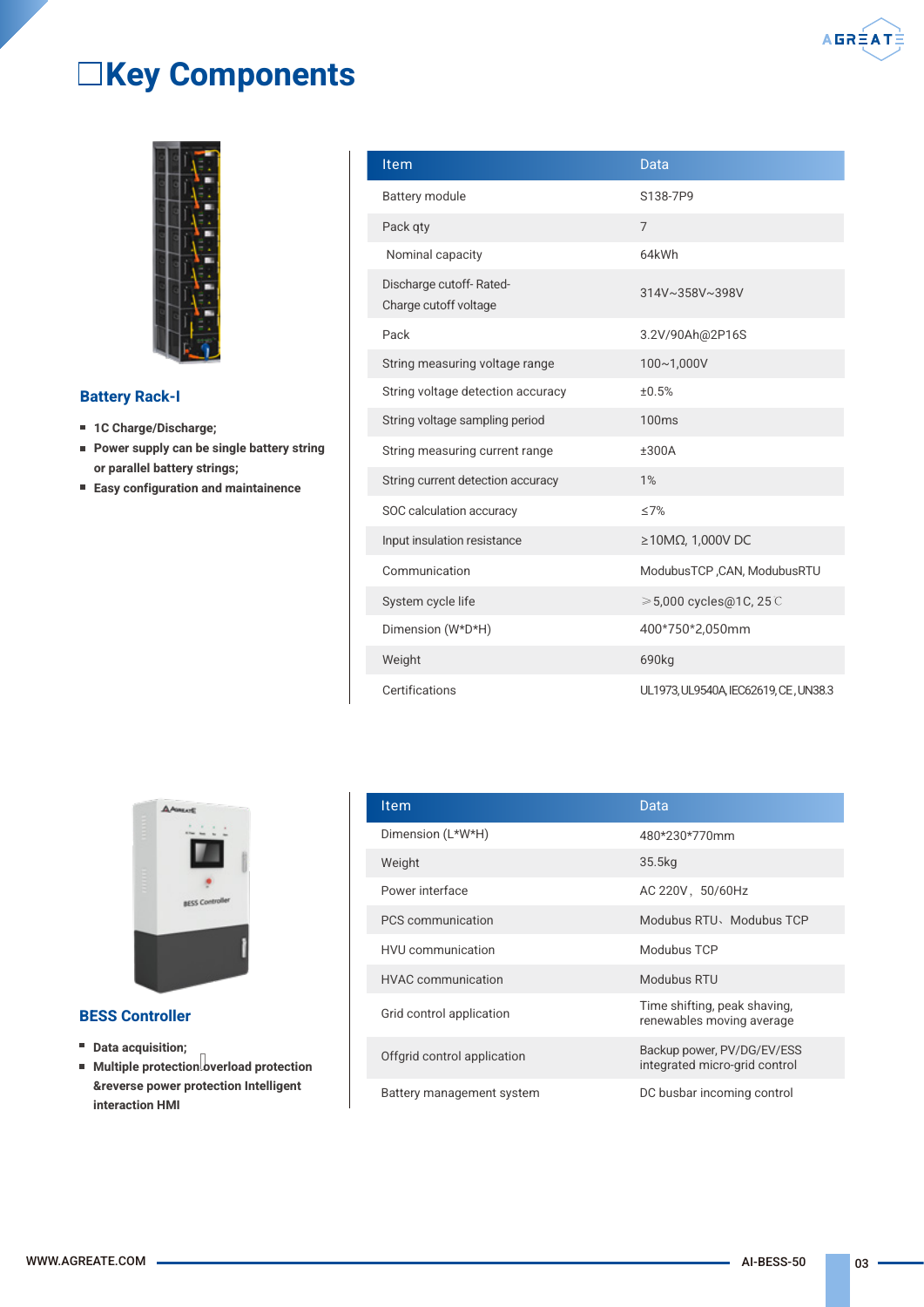

#### Power Conversion System

- **Single-stage three-level modularization;**
- Multi-branch input to reduce battery series and parallels connection

| <b>Item</b>                           | M50/M100-EX           | M50/M100-NA      |  |
|---------------------------------------|-----------------------|------------------|--|
| DC voltage range                      | 250V~520V             |                  |  |
| PV voltage range                      | 520V~900V             |                  |  |
| Maximum DC current                    | 150A/300A             |                  |  |
| Maximum PV current                    | 192A/384A             |                  |  |
| Rated output power                    | 100 <sub>k</sub> W    |                  |  |
| Rated grid voltage                    | 400V                  | 480V             |  |
| Grid voltage range                    | ±15%                  | ±10%             |  |
| Rated grid voltage                    | 50/60±2.5Hz           | $59.5 - 60.5$ Hz |  |
| The frequency range of the power grid | 72A/144A              | 60A/120A         |  |
| Adjustable PF                         | 1(leading)~1(lagging) |                  |  |
| Off-grid voltage                      | 400V                  | 480V             |  |
| Off-grid voltage range                | ±10%                  |                  |  |
| Off-grid frequency                    | 50/60Hz               | 60Hz             |  |
| Weight                                | 520kg/750kg           |                  |  |

 $A<sub>GR</sub>$  $A<sub>AT</sub>$  $A<sub>AT</sub>$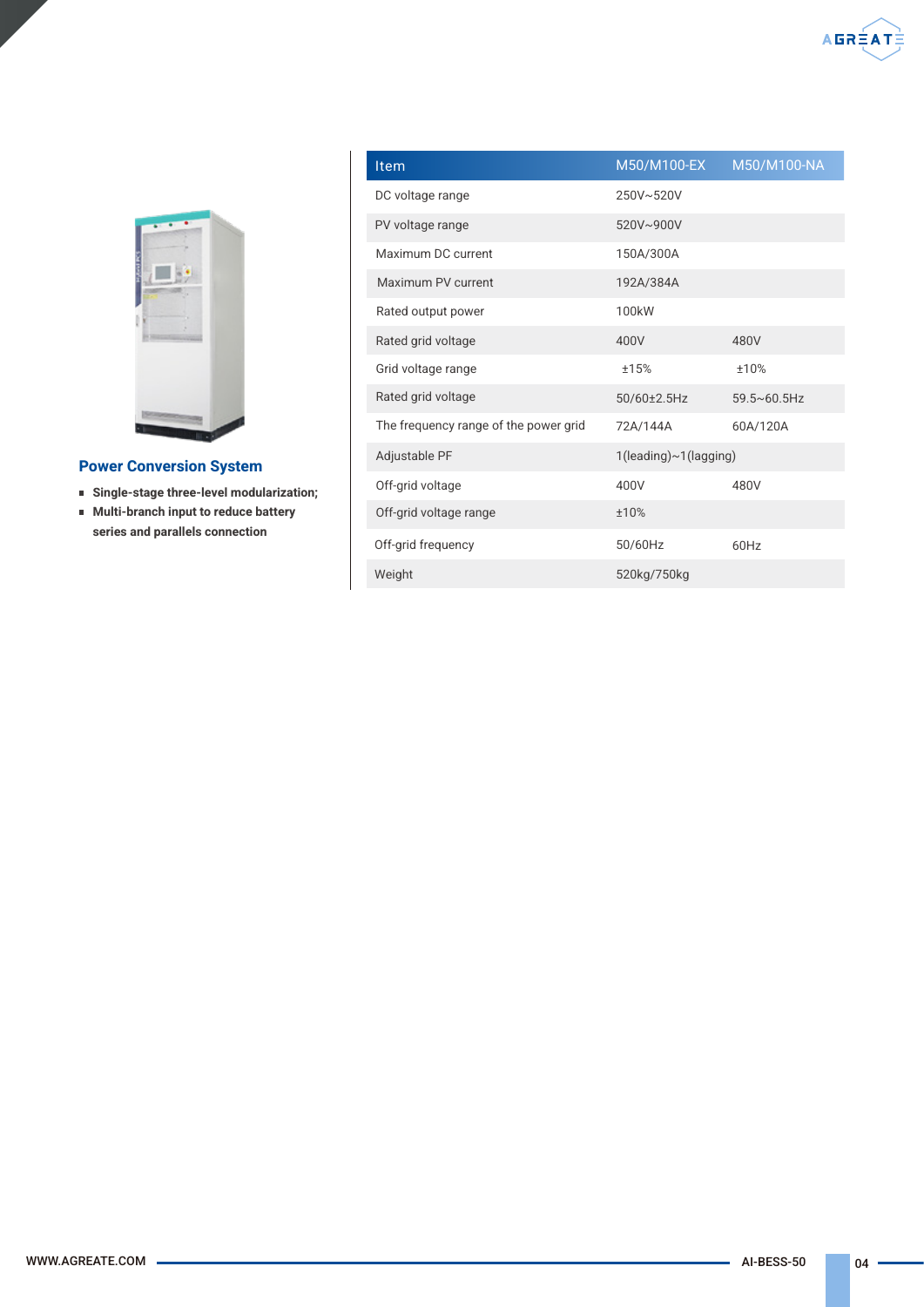

## System Technical Specifications

| <b>Item</b>                        | <b>128kWh</b>                            | 192kWh   |  |
|------------------------------------|------------------------------------------|----------|--|
| <b>DC</b> Data                     |                                          |          |  |
| <b>Battery Chemisty</b>            | Lithium Iron Phosphate (LFP)             |          |  |
| Cell life cycle                    | 80% Retention with 5,000 Cycles @ 1C 25℃ |          |  |
| Cell spec                          | 3.2V/90Ah                                |          |  |
| String configuration               | 2P112S                                   |          |  |
| Number of strings                  | $\overline{2}$                           | 3        |  |
| Rack rated energy capacity         | 128kWh                                   | 192kWh   |  |
| DC rated energy capacity           | 129.0kWh                                 | 193.5kWh |  |
| Rated voltage                      | 358.4V                                   |          |  |
| Voltage range                      | 313.6V~397.6V                            |          |  |
| <b>BMS</b> communication interface | RS485, Ethernet                          |          |  |
| BMS communication protocol         | Modbus RTU, Modbus TCP                   |          |  |
| <b>AC Data</b>                     |                                          |          |  |
| Rated AC power                     | 50 <sub>k</sub> W                        |          |  |
| Maximum AC power                   | 50kW                                     |          |  |
| Rated grid voltage                 | 400V/480V                                |          |  |
| Grid voltage range                 | ±15%/±10%                                |          |  |
| AC rate of current                 | 72A/60A                                  |          |  |
| Output THDi                        | $\leq 3\%$                               |          |  |
| Grid connected power factor        | 1(leading)~1(lagging)                    |          |  |
| Grid frequency range               | 50/60±2.5Hz/59.5~60.5Hz                  |          |  |
| Isolation method                   | 3 Phase 4 Line Transformer               |          |  |
| <b>General Data</b>                |                                          |          |  |
| Dimension w/o clearances (L*W*H)   | 2,991*2,438*2,591mm                      |          |  |
| Weight of whole system             | $3.9t$                                   | <4.9t    |  |
| Degree of protection               | <b>IP54</b>                              |          |  |
| Operating temperature range        | $-20 - 40$ °C                            |          |  |
| Relative humidity                  | 0~95% (non-condensing)                   |          |  |
| Max working altitude               | 3,000m/9,842ft                           |          |  |
| Cooling concept of DC hatch        | <b>HVAC</b>                              |          |  |
| Communication interfaces           | RS485, Ethernet, GPRS                    |          |  |
| Certificates                       | UL1973, UL9540A, IEC62619, CE, UN38.3    |          |  |